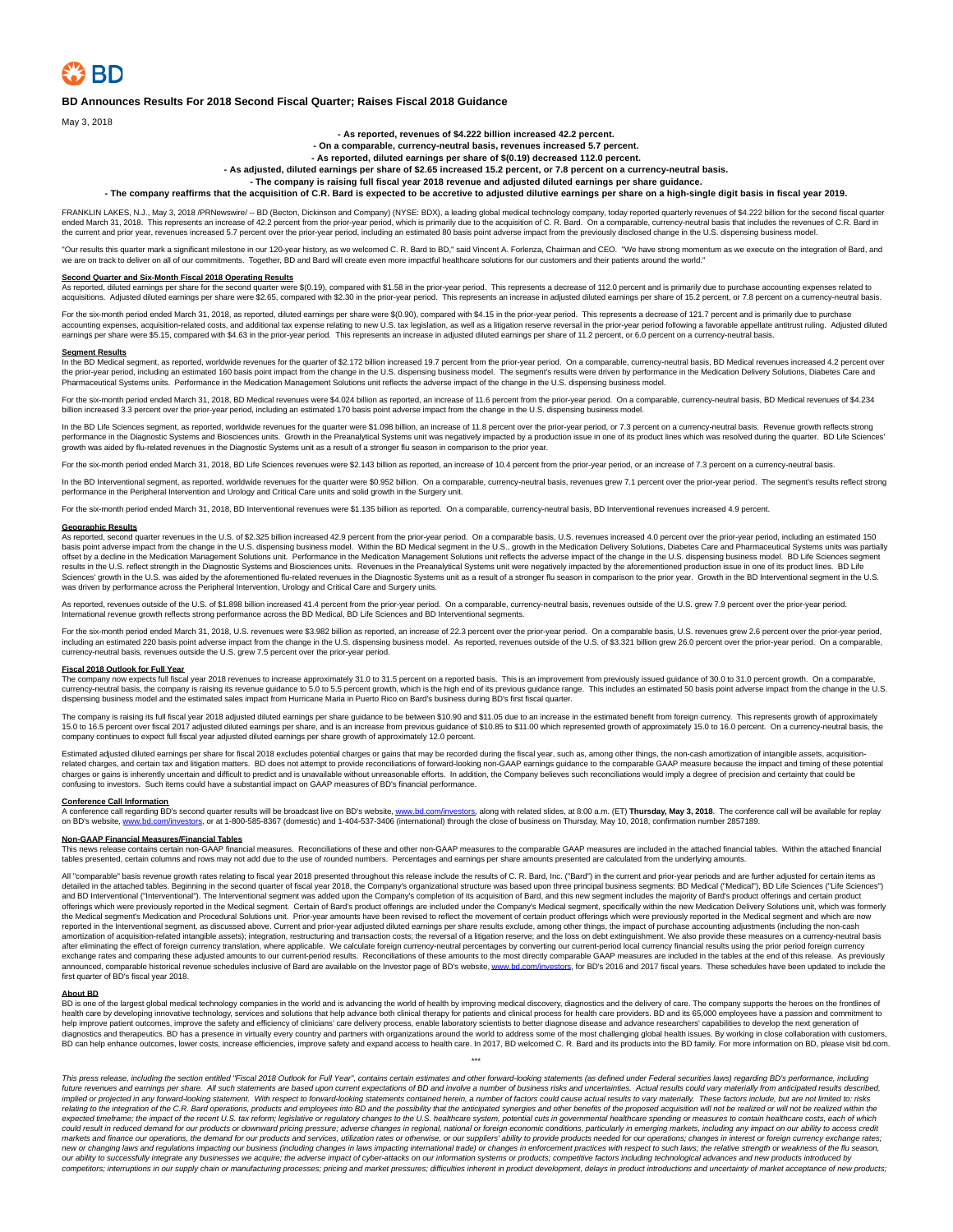adverse changes in geopolitical conditions; increases in energy costs and their effect on, among other things, the cost of producing BD's products; product efficacy or safety concerns resulting in product recalls or action the FDA or other regulators; fluctuations in costs and availability of raw materials and in BD's ability to maintain favorable supplier arrangements and relationships; risks relating to our ability to continue to successfu

Contact: Monique N. Dolecki, Investor Relations - 201-847-5378 Kristen Cardillo, Corporate Communications - 201-847-5657

## BECTON DICKINSON AND COMPANY CONSOLIDATED INCOME STATEMENTS

(Unaudited; Amounts in millions, except share and per share data)

|                                                     |              | Three Months Ended March 31. |          |  |  |  |
|-----------------------------------------------------|--------------|------------------------------|----------|--|--|--|
|                                                     | 2018         | 2017                         | % Change |  |  |  |
| <b>REVENUES</b>                                     | S.<br>4,222  | S<br>2,969                   | 42.2     |  |  |  |
| Cost of products sold                               | 2.619        | 1,537                        | 70.4     |  |  |  |
| Selling and administrative expense                  | 1.057        | 724                          | 46.1     |  |  |  |
| Research and development expense                    | 260          | 187                          | 39.3     |  |  |  |
| Acquisitions and other restructurings               | 104          | 76                           | 37.2     |  |  |  |
| TOTAL OPERATING COSTS AND EXPENSES                  | 4,040        | 2,523                        | 60.1     |  |  |  |
| OPERATING INCOME                                    | 183          | 446                          | (59.0)   |  |  |  |
| Interest expense                                    | (185)        | (86)                         | 114.3    |  |  |  |
| Interest income                                     | 4            | 7                            | (46.0)   |  |  |  |
| Other income (expense), net                         | 4            | (5)                          | 183.6    |  |  |  |
| <b>INCOME BEFORE INCOME TAXES</b>                   | 6            | 362                          | (98.2)   |  |  |  |
| Income tax provision                                | 18           | 18                           | 3.3      |  |  |  |
| NET (LOSS) INCOME                                   | (12)         | 344                          | (103.5)  |  |  |  |
| Preferred stock dividends                           | (38)         |                              | 100.0    |  |  |  |
| NET (LOSS) INCOME APPLICABLE TO COMMON SHAREHOLDERS | \$<br>(50)   | \$<br>344                    | (114.5)  |  |  |  |
| <b>EARNINGS PER SHARE</b>                           |              |                              |          |  |  |  |
| Basic (Loss) Earnings per Share                     | (0.19)<br>\$ | 1.61<br>\$                   | (111.8)  |  |  |  |
| Diluted (Loss) Earnings per Share                   | S<br>(0.19)  | \$.<br>1.58                  | (112.0)  |  |  |  |
| AVERAGE SHARES OUTSTANDING (in thousands)           |              |                              |          |  |  |  |
| Basic                                               | 267.341      | 213.583                      |          |  |  |  |
| Diluted                                             | 267,341      | 217.866                      |          |  |  |  |

### BECTON DICKINSON AND COMPANY

CONSOLIDATED INCOME STATEMENTS (Unaudited; Amounts in millions, except share and per share data)

|                                                     |     | Six Months Ended March 31. |      |         |          |
|-----------------------------------------------------|-----|----------------------------|------|---------|----------|
|                                                     |     | 2018                       |      | 2017    | % Change |
| <b>REVENUES</b>                                     | \$. | 7.302                      | S    | 5.892   | 23.9     |
| Cost of products sold                               |     | 4.148                      |      | 3.007   | 38.0     |
| Selling and administrative expense                  |     | 1.831                      |      | 1.432   | 27.8     |
| Research and development expense                    |     | 452                        |      | 368     | 22.7     |
| Acquisitions and other restructurings               |     | 458                        |      | 163     | 181.7    |
| Other operating income                              |     |                            |      | (336)   | 100.0    |
| TOTAL OPERATING COSTS AND EXPENSES                  |     | 6.889                      |      | 4.634   | 48.7     |
| OPERATING INCOME                                    |     | 413                        |      | 1.257   | (67.1)   |
| Interest expense                                    |     | (343)                      |      | (181)   | 89.9     |
| Interest income                                     |     | 48                         |      | 12      | 294.9    |
| Other expense, net                                  |     | (6)                        |      | (35)    | 81.5     |
| <b>INCOME BEFORE INCOME TAXES</b>                   |     | 111                        |      | 1.054   | (89.4)   |
| Income tax provision                                |     | 260                        |      | 148     | 74.9     |
| <b>NET (LOSS) INCOME</b>                            |     | (148)                      |      | 905     | (116.4)  |
| Preferred stock dividends                           |     | (76)                       |      |         | 100.0    |
| NET (LOSS) INCOME APPLICABLE TO COMMON SHAREHOLDERS | \$  | (224)                      | - \$ | 905     | (124.8)  |
| <b>EARNINGS PER SHARE</b>                           |     |                            |      |         |          |
| Basic (Loss) Earnings per Share                     | \$  | (0.90)                     | \$   | 4.24    | (121.2)  |
| Diluted (Loss) Earnings per Share                   | \$  | (0.90)                     | \$   | 4.15    | (121.7)  |
| AVERAGE SHARES OUTSTANDING (in thousands)           |     |                            |      |         |          |
| Basic                                               |     | 248.484                    |      | 213.321 |          |
| Diluted                                             |     | 248.484                    |      | 217.986 |          |

### BECTON DICKINSON AND COMPANY

SUPPLEMENTAL REVENUE INFORMATION REVENUES BY BUSINESS SEGMENTS AND UNITS - UNITED STATES Three Months Ended March 31,

(Unaudited; Amounts in millions)

|                                        |    | Α     | в           | $C=(A-B)/B$ |  |
|----------------------------------------|----|-------|-------------|-------------|--|
|                                        |    | 2018  | 2017        | % Change    |  |
| <b>BD MEDICAL</b>                      |    |       |             |             |  |
| Medication Delivery Solutions (a)      | \$ | 504   | \$<br>345   | 45.9        |  |
| <b>Medication Management Solutions</b> |    | 461   | 464         | (0.7)       |  |
| Diabetes Care                          |    | 131   | 124         | 5.8         |  |
| <b>Pharmaceutical Systems</b>          |    | 82    | 76          | 7.9         |  |
| TOTAL                                  | -S | 1,178 | \$<br>1.009 | 16.7        |  |
|                                        |    |       |             |             |  |
| <b>BD LIFE SCIENCES</b>                |    |       |             |             |  |
| <b>Preanalytical Systems</b>           | \$ | 181   | \$<br>185   | (2.2)       |  |
| <b>Diagnostic Systems</b>              |    | 201   | 173         | 16.4        |  |
| <b>Biosciences</b>                     |    | 116   | 110         | 5.5         |  |
| TOTAL                                  | -S | 498   | \$<br>467   | 6.5         |  |
|                                        |    |       |             |             |  |
| <b>BD INTERVENTIONAL</b>               |    |       |             |             |  |
| Surgery (a)                            | \$ | 276   | \$<br>146   | <b>NM</b>   |  |
| Peripheral Intervention (a)            |    | 194   | 4           | <b>NM</b>   |  |
| Urology and Critical Care              |    | 180   |             | <b>NM</b>   |  |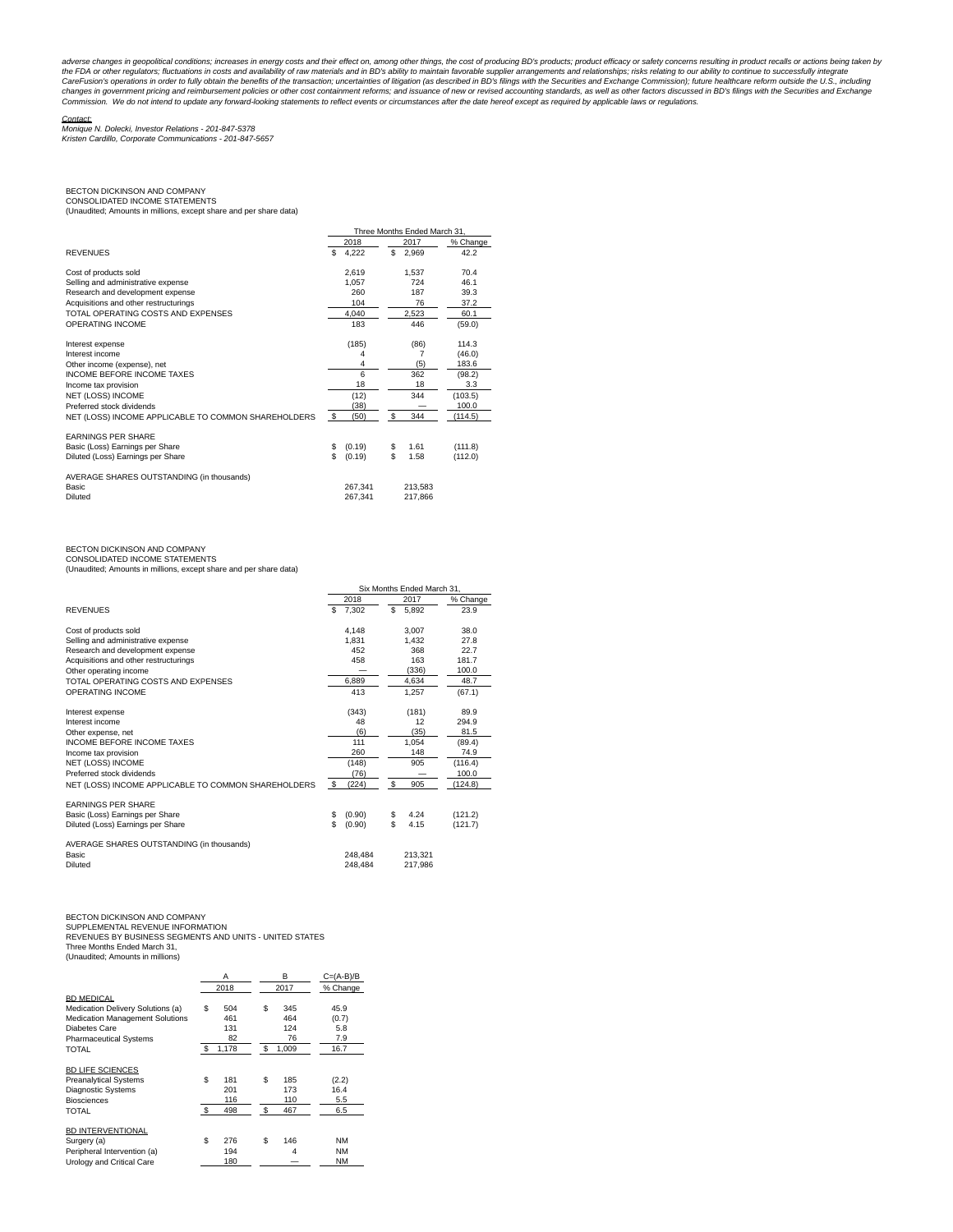| <b>TOTAL</b>        |  | .50 |  |
|---------------------|--|-----|--|
| TOTAL UNITED STATES |  | 927 |  |

(a) The presentation of prior-period amounts reflects a reclassification of \$150 million associated with the movement, effective on January 1, 2018, of certain product offerings from the Medical segment to the Intervention

### BECTON DICKINSON AND COMPANY SUPPLEMENTAL REVENUE INFORMATION REVENUES BY BUSINESS SEGMENTS AND UNITS - INTERNATIONAL Three Months Ended March 31, (continued) (Unaudited; Amounts in millions)

|                                        |    |       |                |       |           | $D=(A-B)/B$ | $E=(A-B-C)/B$ |
|----------------------------------------|----|-------|----------------|-------|-----------|-------------|---------------|
|                                        |    | Α     |                | B     | C         |             | % Change      |
|                                        |    | 2018  |                | 2017  | FX Impact | Reported    | <b>FXN</b>    |
| <b>BD MEDICAL</b>                      |    |       |                |       |           |             |               |
| Medication Delivery Solutions (a)      | S  | 454   | \$             | 348   | \$<br>30  | 30.7        | 22.0          |
| <b>Medication Management Solutions</b> |    | 120   |                | 103   | 11        | 16.8        | 5.9           |
| <b>Diabetes Care</b>                   |    | 136   |                | 119   | 10        | 14.0        | 5.7           |
| <b>Pharmaceutical Systems</b>          |    | 284   |                | 235   | 30        | 20.5        | 8.0           |
| TOTAL                                  | S. | 994   | $\mathfrak{S}$ | 805   | \$<br>81  | 23.5        | 13.4          |
| <b>BD LIFE SCIENCES</b>                |    |       |                |       |           |             |               |
| <b>Preanalytical Systems</b>           | S  | 200   | \$             | 177   | \$<br>15  | 12.8        | 4.4           |
| <b>Diagnostic Systems</b>              |    | 209   |                | 178   | 15        | 17.7        | 9.0           |
| <b>Biosciences</b>                     |    | 191   |                | 160   | 14        | 19.7        | 11.1          |
| TOTAL                                  | S. | 600   | \$             | 514   | \$<br>44  | 16.6        | 8.1           |
| <b>BD INTERVENTIONAL</b>               |    |       |                |       |           |             |               |
| Surgery (a)                            | \$ | 75    | \$             | 21    | \$<br>6   | <b>NM</b>   | <b>NM</b>     |
| Peripheral Intervention (a)            |    | 145   |                |       | 12        | <b>NM</b>   | <b>NM</b>     |
| Urology and Critical Care              |    | 84    |                |       | 6         | <b>NM</b>   | <b>NM</b>     |
| TOTAL                                  | S. | 303   | \$             | 23    | \$<br>24  | NM          | <b>NM</b>     |
| TOTAL INTERNATIONAL                    | S  | 1,898 | \$             | 1,342 | \$<br>149 | 41.4        | 30.2          |

(a) The presentation of prior-period amounts reflects a reclassification of \$23 million associated with the movement, effective on January 1, 2018, of certain product offerings from the Medical segment to the Interventiona

### BECTON DICKINSON AND COMPANY SUPPLEMENTAL REVENUE INFORMATION REVENUES BY BUSINESS SEGMENTS AND UNITS - TOTAL Three Months Ended March 31, (continued) (Unaudited; Amounts in millions)

|                                        |              |         |     |       |    |           | $D=(A-B)/B$ | $E=(A-B-C)/B$ |
|----------------------------------------|--------------|---------|-----|-------|----|-----------|-------------|---------------|
|                                        |              | A       |     | B     |    | C         |             | % Change      |
|                                        |              | 2018    |     | 2017  |    | FX Impact | Reported    | <b>FXN</b>    |
| <b>BD MEDICAL</b>                      |              |         |     |       |    |           |             |               |
| Medication Delivery Solutions (a)      | S            | 958     | \$  | 693   | \$ | 30        | 38.3        | 33.9          |
| <b>Medication Management Solutions</b> |              | 581     |     | 567   |    | 11        | 2.5         | 0.5           |
| Diabetes Care                          |              | 267     |     | 243   |    | 10        | 9.8         | 5.7           |
| <b>Pharmaceutical Systems</b>          |              | 366     |     | 312   |    | 30        | 17.4        | 7.9           |
| <b>TOTAL</b>                           |              | \$2,172 | $5$ | 1,815 | \$ | 81        | 19.7        | 15.3          |
| <b>BD LIFE SCIENCES</b>                |              |         |     |       |    |           |             |               |
| <b>Preanalytical Systems</b>           | S            | 381     | \$  | 363   | \$ | 15        | 5.1         | 1.0           |
| <b>Diagnostic Systems</b>              |              | 410     |     | 350   |    | 15        | 17.0        | 12.6          |
| <b>Biosciences</b>                     |              | 307     |     | 269   |    | 14        | 13.9        | 8.9           |
| TOTAL                                  | \$           | 1,098   | \$  | 982   | \$ | 44        | 11.8        | 7.3           |
| <b>BD INTERVENTIONAL</b>               |              |         |     |       |    |           |             |               |
| Surgery (a)                            | S            | 351     | \$  | 168   | \$ | 6         | <b>NM</b>   | <b>NM</b>     |
| Peripheral Intervention (a)            |              | 338     |     | 5     |    | 12        | <b>NM</b>   | <b>NM</b>     |
| Urology and Critical Care              |              | 264     |     |       |    | 6         | <b>NM</b>   | <b>NM</b>     |
| TOTAL                                  | $\mathbf{s}$ | 952     | \$  | 173   | £. | 24        | <b>NM</b>   | <b>NM</b>     |
| TOTAL REVENUES                         | S            | 4,222   | \$  | 2,969 | \$ | 149       | 42.2        | 37.2          |

(a) The presentation of prior-period amounts reflects a reclassification of \$173 million associated with the movement, effective on January 1, 2018, of certain product offerings from the Medical segment to the Intervention

BECTON DICKINSON AND COMPANY

SUPPLEMENTAL REVENUE INFORMATION REVENUES BY BUSINESS SEGMENTS AND UNITS - UNITED STATES

Six Months Ended March 31, (Unaudited; Amounts in millions)

|          | Α     |                | в     |           |                           |
|----------|-------|----------------|-------|-----------|---------------------------|
|          | 2018  |                | 2017  |           |                           |
|          |       |                |       |           |                           |
| \$       | 874   | \$             | 691   | 26.5      |                           |
|          | 932   |                | 956   | (2.5)     |                           |
|          | 277   |                | 268   | 3.4       |                           |
|          | 136   |                | 139   | (2.0)     |                           |
| - \$     | 2.218 | \$             | 2.053 | 8.0       |                           |
|          |       |                |       |           |                           |
|          |       |                |       |           |                           |
| \$       | 366   | \$             | 361   | 1.2       |                           |
|          | 367   |                | 327   | 12.4      |                           |
|          | 224   |                | 216   | 3.6       |                           |
| <b>S</b> | 957   | $$\mathbb{S}$$ | 904   | 5.8       |                           |
|          |       |                |       |           |                           |
|          |       |                |       |           |                           |
| \$       | 428   | \$             | 292   | <b>NM</b> |                           |
|          | 198   |                | 7     | <b>NM</b> |                           |
|          | 180   |                |       | <b>NM</b> |                           |
|          |       |                |       |           | $C = (A-B)/B$<br>% Change |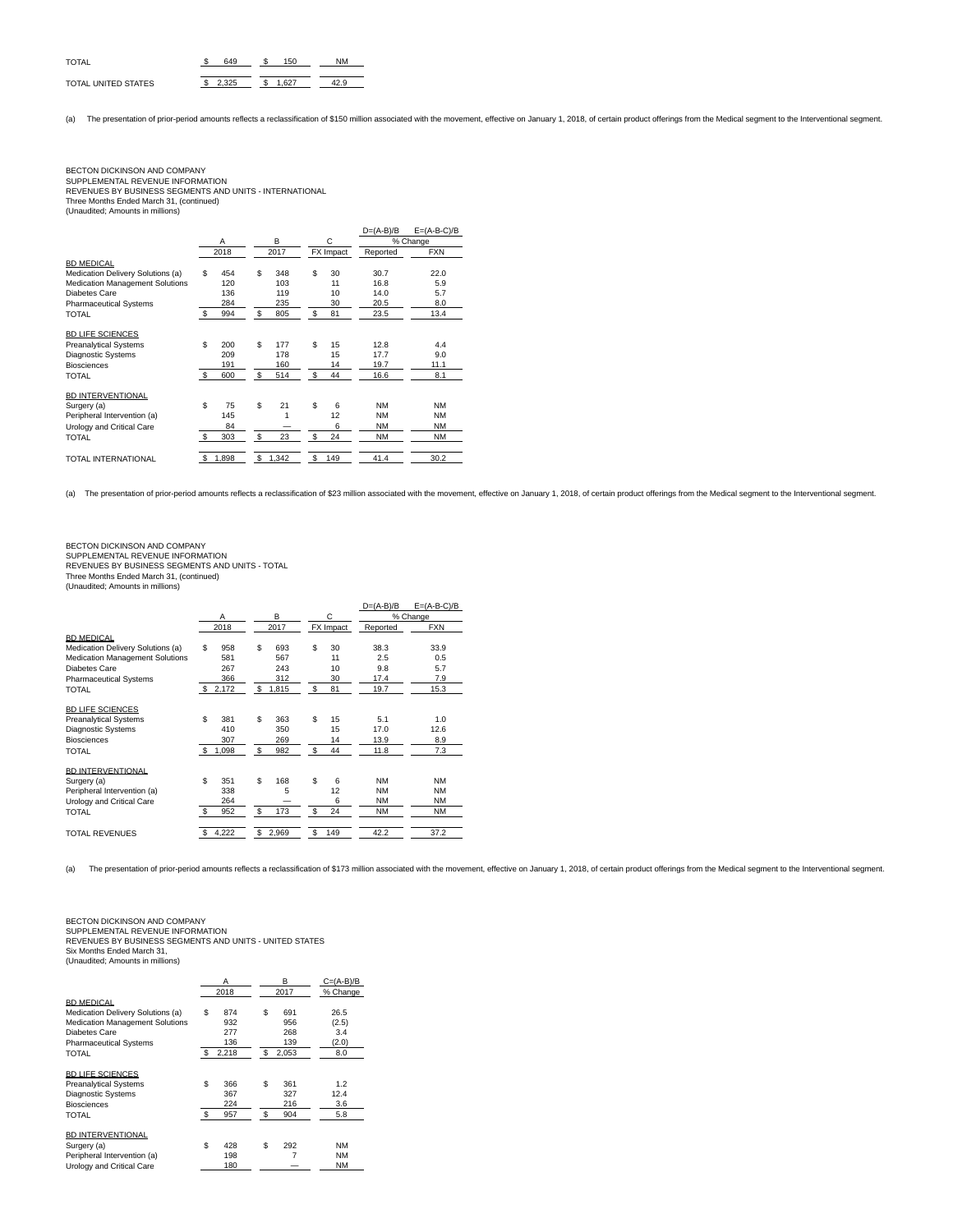| <b>TOTAL</b>        |  | 9Q. |  |
|---------------------|--|-----|--|
| TOTAL UNITED STATES |  | 257 |  |

(a) The presentation of prior-period amounts reflects a reclassification of \$299 million associated with the movement, effective on January 1, 2018, of certain product offerings from the Medical segment to the Intervention segment.

## BECTON DICKINSON AND COMPANY SUPPLEMENTAL REVENUE INFORMATION

REVENUES BY BUSINESS SEGMENTS AND UNITS - INTERNATIONAL Six Months Ended March 31, (continued) (Unaudited; Amounts in millions)

|                                        |    |       |                |     |           | $D=(A-B)/B$ | $E=(A-B-C)/B$ |
|----------------------------------------|----|-------|----------------|-----|-----------|-------------|---------------|
|                                        |    | Α     | B              |     | C         |             | % Change      |
|                                        |    | 2018  | 2017           |     | FX Impact | Reported    | <b>FXN</b>    |
| <b>BD MEDICAL</b>                      |    |       |                |     |           |             |               |
| Medication Delivery Solutions (a)      | S  | 826   | \$<br>697      | \$. | 42        | 18.5        | 12.5          |
| <b>Medication Management Solutions</b> |    | 237   | 212            |     | 18        | 11.5        | 3.2           |
| Diabetes Care                          |    | 267   | 243            |     | 14        | 10.2        | 4.4           |
| <b>Pharmaceutical Systems</b>          |    | 475   | 400            |     | 39        | 18.8        | 9.0           |
| TOTAL                                  | \$ | 1,806 | \$<br>1,552    | \$  | 113       | 16.3        | 9.0           |
| <b>BD LIFE SCIENCES</b>                |    |       |                |     |           |             |               |
| <b>Preanalytical Systems</b>           | S  | 391   | \$<br>356      | \$. | 21        | 9.7         | 3.9           |
| <b>Diagnostic Systems</b>              |    | 423   | 357            |     | 21        | 18.5        | 12.6          |
| <b>Biosciences</b>                     |    | 372   | 322            |     | 19        | 15.3        | 9.4           |
| TOTAL                                  | S  | 1,186 | \$<br>1,036    | \$  | 61        | 14.5        | 8.6           |
| <b>BD INTERVENTIONAL</b>               |    |       |                |     |           |             |               |
| Surgery (a)                            | S  | 99    | \$<br>44       | \$  | 7         | <b>NM</b>   | <b>NM</b>     |
| Peripheral Intervention (a)            |    | 146   | $\overline{a}$ |     | 12        | <b>NM</b>   | <b>NM</b>     |
| Urology and Critical Care              |    | 84    |                |     | 6         | <b>NM</b>   | <b>NM</b>     |
| TOTAL                                  | -S | 329   | \$<br>47       | \$  | 25        | <b>NM</b>   | <b>NM</b>     |
| TOTAL INTERNATIONAL                    | S  | 3,321 | \$<br>2,635    | \$  | 199       | 26.0        | 18.5          |

(a) The presentation of prior-period amounts reflects a reclassification of \$47 million associated with the movement, effective on January 1, 2018, of certain product offerings from the Medical segment to the Interventiona

## BECTON DICKINSON AND COMPANY SUPPLEMENTAL REVENUE INFORMATION REVENUES BY BUSINESS SEGMENTS AND UNITS - TOTAL Six Months Ended March 31, (continued) (Unaudited; Amounts in millions)

|                                        |                                  |             |                      | $D=(A-B)/B$ | $E=(A-B-C)/B$ |
|----------------------------------------|----------------------------------|-------------|----------------------|-------------|---------------|
|                                        | Α                                | B           | C                    |             | % Change      |
|                                        | 2018                             | 2017        | FX Impact            | Reported    | <b>FXN</b>    |
| <b>BD MEDICAL</b>                      |                                  |             |                      |             |               |
| Medication Delivery Solutions (a)      | S<br>1,700                       | S<br>1.388  | \$<br>42             | 22.5        | 19.4          |
| <b>Medication Management Solutions</b> | 1,168                            | 1.168       | 18                   |             | (1.5)         |
| Diabetes Care                          | 544                              | 511         | 14                   | 6.6         | 3.9           |
| <b>Pharmaceutical Systems</b>          | 612                              | 539         | 39                   | 13.5        | 6.1           |
| TOTAL                                  | $\mathbf{\mathfrak{F}}$<br>4,024 | 3,606<br>S  | \$<br>113            | 11.6        | 8.5           |
| <b>BD LIFE SCIENCES</b>                |                                  |             |                      |             |               |
| <b>Preanalytical Systems</b>           | \$<br>756                        | \$<br>718   | \$.<br>21            | 5.4         | 2.5           |
| <b>Diagnostic Systems</b>              | 791                              | 684         | 21                   | 15.6        | 12.5          |
| <b>Biosciences</b>                     | 596                              | 539         | 19                   | 10.6        | 7.1           |
| TOTAL                                  | \$<br>2,143                      | 1,940<br>\$ | \$<br>61             | 10.4        | 7.3           |
| <b>BD INTERVENTIONAL</b>               |                                  |             |                      |             |               |
| Surgery (a)                            | \$.<br>528                       | \$<br>336   | \$<br>$\overline{7}$ | <b>NM</b>   | <b>NM</b>     |
| Peripheral Intervention (a)            | 344                              | 9           | 12                   | <b>NM</b>   | <b>NM</b>     |
| Urology and Critical Care              | 264                              |             | 6                    | <b>NM</b>   | <b>NM</b>     |
| TOTAL                                  | 1,135<br>-S                      | \$<br>346   | 25<br>\$             | <b>NM</b>   | <b>NM</b>     |
| <b>TOTAL REVENUES</b>                  | 7,302<br>\$                      | \$<br>5,892 | \$<br>199            | 23.9        | 20.6          |

(a) The presentation of prior-period amounts reflects a reclassification of \$346 million associated with the movement, effective on January 1, 2018, of certain product offerings from the Medical segment to the Intervention segment.

BECTON DICKINSON AND COMPANY

SUPPLEMENTAL INFORMATION RECONCILIATION OF REPORTED REVENUE CHANGE TO COMPARABLE REVENUE CHANGE - UNITED STATES

Three Months Ended March 31, (Unaudited; Amounts in millions)

|                                      |           | B                        | $C = A + B$ |                    |          |                | G                  |    | $H = D + E + F + G$ | $I=(C-H)/H$  |       |
|--------------------------------------|-----------|--------------------------|-------------|--------------------|----------|----------------|--------------------|----|---------------------|--------------|-------|
|                                      | <b>BD</b> |                          |             | <b>BD</b> Reported |          |                |                    |    |                     |              |       |
|                                      | Reported  | Divestiture              | Comparable  | (a                 | Bard (c) | Intercompany   | <b>Divestiture</b> |    | Comparable          | Comparable % |       |
|                                      | 2018      | Adjustments (b)          | 2018        | 2017               | 2017     | Adjustment (d) | Adjustments (b)    |    | 2017                | Change       |       |
| <b>BD MEDICAL</b>                    |           |                          |             |                    |          |                |                    |    |                     |              |       |
| <b>Medication Delivery Solutions</b> |           |                          |             |                    |          |                |                    |    |                     |              |       |
| (a)                                  | 504       | —                        | 504         | \$<br>345          | \$ 146   | (4)            |                    |    | 488                 |              | 3.2   |
| Medication Management                |           |                          |             |                    |          |                |                    |    |                     |              |       |
| Solutions                            | 461       | —                        | 461         | 464                |          |                |                    |    | 464                 |              | (0.7) |
| Diabetes Care                        | 131       | $\overline{\phantom{m}}$ | 131         | 124                |          |                |                    |    | 124                 |              | 5.8   |
| <b>Pharmaceutical Systems</b>        | 82        | -                        | 82          | 76                 |          |                |                    |    | 76                  |              | 7.9   |
| TOTAL                                | \$1,178   |                          | \$<br>1,178 | \$<br>1,009        | \$146    |                |                    | \$ | 1,152               |              | 2.2   |
| <b>BD LIFE SCIENCES</b>              |           |                          |             |                    |          |                |                    |    |                     |              |       |
| <b>Preanalytical Systems</b>         | 181       | —                        | 181         | \$<br>185          |          |                |                    |    | 185                 |              | (2.2) |
| Diagnostic Systems                   | 201       | $\overline{\phantom{m}}$ | 201         | 173                |          |                |                    |    | 173                 |              | 16.4  |
| <b>Biosciences</b>                   | 116       |                          | 116         | 110                |          |                |                    |    | 110                 |              | 5.5   |
|                                      |           |                          |             |                    |          |                |                    |    |                     |              |       |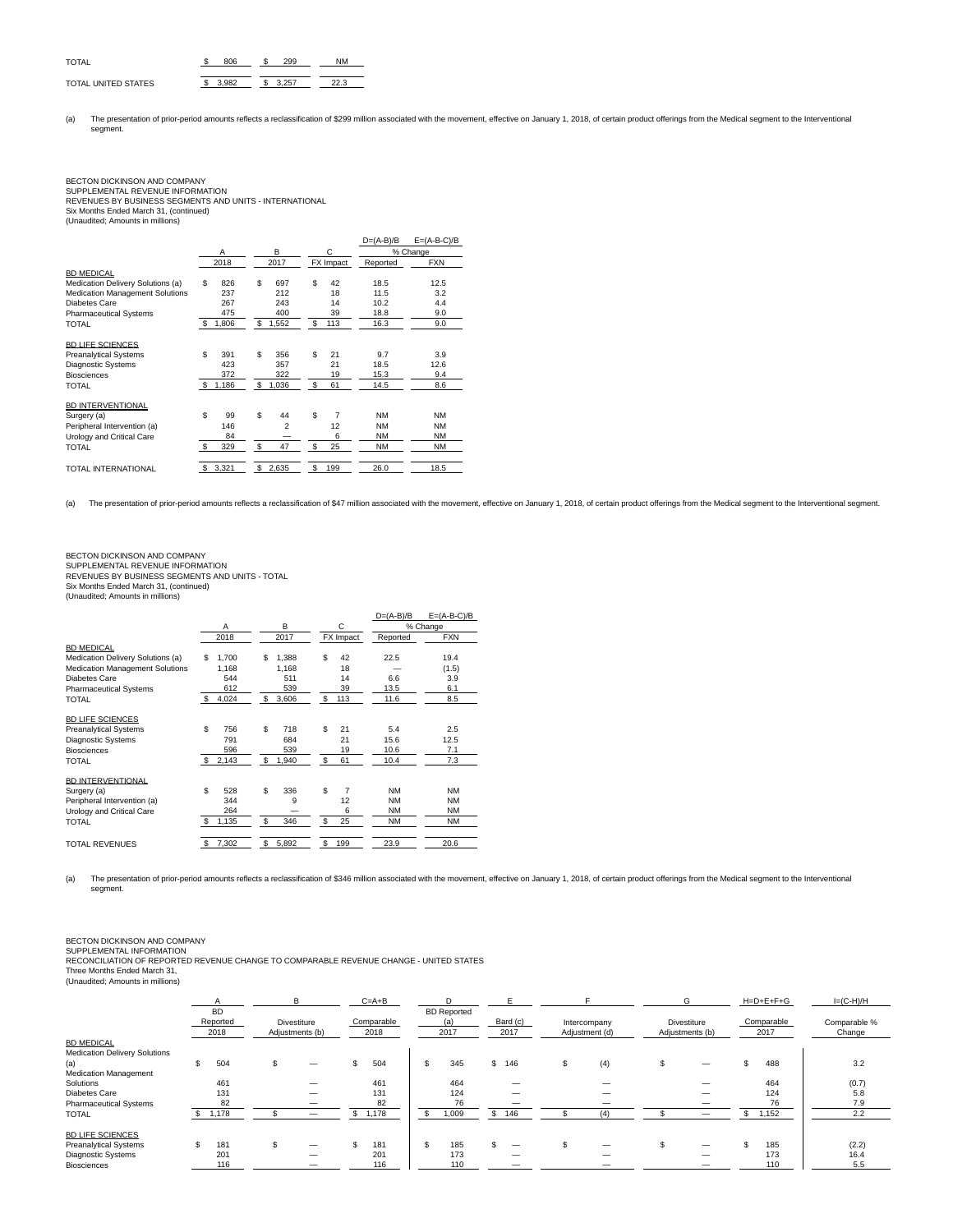| <b>TOTAL</b>                                                                                                        | 498                      | -                        | 498                      | 467        |                          |  |                   | 467                      | 6.5                       |
|---------------------------------------------------------------------------------------------------------------------|--------------------------|--------------------------|--------------------------|------------|--------------------------|--|-------------------|--------------------------|---------------------------|
| <b>BD INTERVENTIONAL</b><br>Surgery (a)<br>Peripheral Intervention (a)<br>Urology and Critical Care<br><b>TOTAL</b> | 276<br>194<br>180<br>649 | (5)<br>$\qquad \qquad -$ | 271<br>194<br>180<br>645 | 146<br>150 | 131<br>171<br>169<br>470 |  | (10)<br>—<br>(10) | 267<br>175<br>169<br>610 | 1.6<br>10.8<br>6.6<br>5.6 |
| TOTAL UNITED STATES                                                                                                 | 2,325                    |                          | 2,320                    | .627       | 617                      |  | (10)              | 2,230                    | 4.0                       |

(a) Reflects a reclassification of \$150 million associated with the movement, effective on January 1, 2018, of certain product offerings from the Medical segment to the Interventional segment.<br>(b) Represents adjustments fo

(c) Amounts presented in alignment with BD's current-period segment, organizational unit and regional reporning structure. Also reflects the elimination of revenues from the Peripheral Intervention unit related to a royalt

(d) Represents the elimination of revenues from the Medication Delivery Solutions unit which BD previously recognized from Bard as third-party revenues and that would be treated as intercompany revenues in the current-year period.

## BECTON DICKINSON AND COMPANY SUPPLEMENTAL INFORMATION

RECONCILIATION OF REPORTED REVENUE CHANGE TO COMPARABLE REVENUE CHANGE - INTERNATIONAL Three Months Ended March 31, (continued)

(Unaudited; Amounts in millions)

|     |     |                                            |     |                                         |     |                                                   | D   |                                  |                          |                                            |     |                                           |     |                                          | H  | $I=(C-G-H)/G$    |
|-----|-----|--------------------------------------------|-----|-----------------------------------------|-----|---------------------------------------------------|-----|----------------------------------|--------------------------|--------------------------------------------|-----|-------------------------------------------|-----|------------------------------------------|----|------------------|
|     |     |                                            |     |                                         |     |                                                   |     |                                  |                          |                                            |     |                                           |     |                                          |    | FXN % Change     |
|     |     |                                            |     |                                         |     |                                                   |     |                                  |                          |                                            |     |                                           |     |                                          |    |                  |
| \$. | 454 |                                            |     | £.                                      | 454 |                                                   | 348 | ፍ                                | 49                       | \$.                                        |     |                                           | 397 | £.                                       | 30 | 6.9              |
|     |     |                                            |     |                                         |     |                                                   | 103 |                                  |                          |                                            |     |                                           | 103 |                                          | 11 | 5.9              |
|     | 136 |                                            |     |                                         | 136 |                                                   | 119 |                                  |                          |                                            |     |                                           | 119 |                                          | 10 | 5.7              |
|     | 284 |                                            |     |                                         | 284 |                                                   | 235 |                                  |                          |                                            |     |                                           | 235 |                                          | 30 | 8.0              |
|     | 994 |                                            |     |                                         | 994 |                                                   | 805 |                                  | 49                       |                                            | -   |                                           | 854 | \$                                       | 81 | 6.9              |
|     |     |                                            |     |                                         |     |                                                   |     |                                  |                          |                                            |     |                                           |     |                                          |    |                  |
| \$. | 200 |                                            |     |                                         | 200 | \$.                                               | 177 |                                  |                          | \$.                                        |     |                                           | 177 | \$.                                      | 15 | 4.4              |
|     | 209 |                                            |     |                                         | 209 |                                                   | 178 |                                  |                          |                                            |     |                                           | 178 |                                          | 15 | 9.0              |
|     | 191 |                                            |     |                                         | 191 |                                                   | 160 |                                  |                          |                                            |     |                                           | 160 |                                          | 14 | 11.1             |
|     | 600 |                                            |     |                                         | 600 | \$.                                               | 514 |                                  | $\overline{\phantom{m}}$ |                                            |     |                                           | 514 | \$                                       | 44 | 8.1              |
|     |     |                                            |     |                                         |     |                                                   |     |                                  |                          |                                            |     |                                           |     |                                          |    |                  |
| \$. | 75  | \$.                                        |     | \$.                                     | 74  | \$.                                               | 21  |                                  | 39                       | \$.                                        |     | S                                         | 58  | \$.                                      | 6  | 16.1             |
|     | 145 |                                            |     |                                         | 145 |                                                   |     |                                  |                          |                                            |     |                                           | 120 |                                          | 12 | 11.0             |
|     | 84  |                                            |     |                                         | 84  |                                                   |     |                                  | 73                       |                                            |     |                                           | 73  |                                          | 6  | 6.3              |
|     | 303 |                                            | (1) | \$.                                     | 302 |                                                   | 23  | S                                |                          |                                            | (3) |                                           | 251 | s.                                       | 24 | 10.8             |
| s.  |     |                                            | (1) | \$                                      |     |                                                   |     | \$                               |                          |                                            |     |                                           |     |                                          |    | 7.9              |
|     |     | <b>BD</b> Reported<br>2018<br>120<br>898,1 |     | B<br>Divestiture Adjustments (b)<br>(1) |     | $C = A + B$<br>Comparable<br>2018<br>120<br>1,897 |     | BD Reported (a)<br>2017<br>1,342 |                          | E<br>Bard (c)<br>2017<br>118<br>231<br>280 |     | Divestiture Adjustments (b)<br>(3)<br>(3) | \$  | $G=D+E+F$<br>Comparable<br>2017<br>1,620 | \$ | FX Impact<br>149 |

(a) Reflects a reclassification of \$23 million associated with the movement, effective on January 1, 2018, of certain product offerings from the Medical segment to the Interventional segment.<br>(b) Represents adjustments for

(b) Represents adjustments for BD's divestiture of its soft tissue core needle biopsy product line and Bard's divestiture of its Aspira® product line.<br>(c) Amounts presented in alignment with BD's current-period segment, o

#### BECTON DICKINSON AND COMPANY SUPPLEMENTAL INFORMATION

RECONCILIATION OF REPORTED REVENUE CHANGE TO COMPARABLE REVENUE CHANGE - TOTAL

Three Months Ended March 31, (continued)

(Unaudited; Amounts in millions)

|                                                           | Α                     | B               | $C = A + B$ | n                         | E         |                | G               | $H=D+E+F+G$ |           | $J=(C-H-I)/H$ |
|-----------------------------------------------------------|-----------------------|-----------------|-------------|---------------------------|-----------|----------------|-----------------|-------------|-----------|---------------|
|                                                           | <b>BD</b><br>Reported | Divestiture     | Comparable  | <b>BD</b> Reported<br>(a) | Bard (c)  | Intercompany   | Divestiture     | Comparable  |           | FXN %         |
|                                                           | 2018                  | Adjustments (b) | 2018        | 2017                      | 2017      | Adjustment (d) | Adjustments (b) | 2017        | FX Impact | Change        |
| <b>BD MEDICAL</b><br><b>Medication Delivery Solutions</b> |                       |                 |             |                           |           |                |                 |             |           |               |
| (a)<br>Medication Management                              | 958                   | \$              | \$.<br>958  | 693<br>£.                 | 195<br>S. | (4)<br>\$.     | \$.             | 885<br>ዴ    | 30<br>\$  | 4.9           |
| Solutions                                                 | 581                   |                 | 581         | 567                       |           |                |                 | 567         | 11        | 0.5           |
| Diabetes Care                                             | 267                   |                 | 267         | 243                       |           |                |                 | 243         | 10        | 5.7           |
| <b>Pharmaceutical Systems</b>                             | 366                   |                 | 366         | 312                       |           |                |                 | 312         | 30        | 7.9           |
| <b>TOTAL</b>                                              | \$2,172               | S               | \$2,172     | 1,815<br>\$               | 195<br>S. | (4)<br>\$.     | \$              | 2,006<br>\$ | \$<br>81  | 4.2           |
| <b>BD LIFE SCIENCES</b>                                   |                       |                 |             |                           |           |                |                 |             |           |               |
| <b>Preanalytical Systems</b>                              | \$.<br>381            |                 | 381         | 363<br>\$                 |           |                |                 | 363         | S<br>15   | 1.0           |
| <b>Diagnostic Systems</b>                                 | 410                   |                 | 410         | 350                       |           |                |                 | 350         | 15        | 12.6          |
| <b>Biosciences</b>                                        | 307                   |                 | 307         | 269                       |           |                |                 | 269         | 14        | 8.9           |
| <b>TOTAL</b>                                              | 1,098<br>s.           | £.              | 1,098       | 982<br>\$                 |           |                |                 | 982         | s.<br>44  | 7.3           |
| <b>BD INTERVENTIONAL</b>                                  |                       |                 |             |                           |           |                |                 |             |           |               |
| Surgery (a)                                               | £.<br>351             | (5)<br>S.       | \$.<br>345  | 168<br>£.                 | 170<br>S  | \$.            | (12)            | \$<br>326   | \$<br>6   | 4.2           |
| Peripheral Intervention (a)                               | 338                   |                 | 338         | 5                         | 289       |                |                 | 294         | 12        | 10.9          |
| Urology and Critical Care                                 | 264                   |                 | 264         |                           | 242       |                |                 | 242         |           | 6.5           |
| <b>TOTAL</b>                                              | 952                   | \$.<br>(5)      | 947         | 173<br>\$.                | 701<br>S. | £.             | (12)<br>ፍ       | 862         | 24<br>\$  | 7.1           |
| <b>TOTAL REVENUES</b>                                     | 4,222                 | (5)<br>\$       | 4,217<br>s. | 2,969<br>\$               | 897       | \$.<br>(4)     | (12)            | \$<br>3,850 | \$<br>149 | 5.7           |

(a) Reflects a reclassification of \$173 million associated with the movement, effective on January 1, 2018, of certain product offerings from the Medical segment to the Interventional segment.

(b) Represents adjustments for BD's divestiture of its soft tissue core needle biopsy product line and Bard's divestiture of its Aspira® product line.<br>(c) Amounts presented in alignment with BD's current-period segment, or

(c) Amounts presented in alignment with BD's current-period segment, organizational unit and regional reporning structure. Also reflects the elimination of revenues from the Peripheral Intervention unit related to a royalt

(d) Represents the elimination of revenues from the Medication Delivery Solutions unit which BD previously recognized from Bard as third-party revenues and that would be treated as intercompany revenues in the current-year period.

### BECTON DICKINSON AND COMPANY

SUPPLEMENTAL INFORMATION

RECONCILIATION OF REPORTED REVENUE CHANGE TO COMPARABLE REVENUE CHANGE - UNITED STATES Six Months Ended March 31,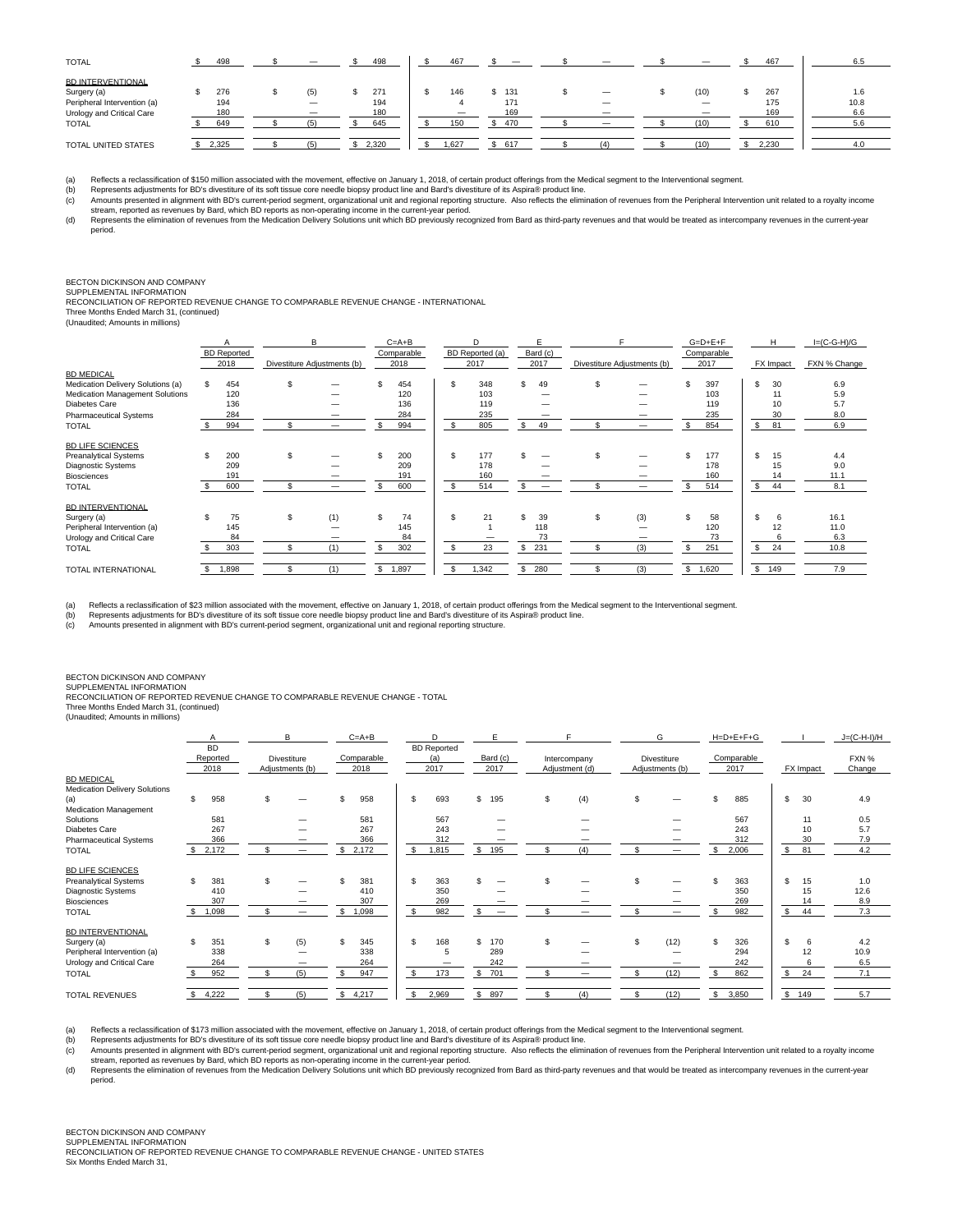### (Unaudited; Amounts in millions)

|                                                                  |     | A                             |     | B                      |    | $\mathsf{C}$                                 |     | <sub>D</sub>                             |    | $E=A+B+C+D$        |     |                                   | G                | Н                              |     |                                   |              | $J = F + G + H + I$ | K                      |
|------------------------------------------------------------------|-----|-------------------------------|-----|------------------------|----|----------------------------------------------|-----|------------------------------------------|----|--------------------|-----|-----------------------------------|------------------|--------------------------------|-----|-----------------------------------|--------------|---------------------|------------------------|
|                                                                  |     | <b>BD</b><br>Reported<br>2018 |     | Bard Q1<br>(b)<br>2018 |    | Presentation<br>Alignment<br>Adjustments (c) |     | <b>Divestiture</b><br>Adjustments<br>(d) |    | Comparable<br>2018 |     | <b>BD</b><br>Reported (a)<br>2017 | Bard (b)<br>2017 | Intercompany<br>Adjustment (c) |     | Divestiture<br>Adjustments<br>(d) |              | Comparable<br>2017  | Comparable<br>% Change |
| <b>BD MEDICAL</b><br><b>Medication Delivery</b><br>Solutions (a) | \$. | 874                           | \$  | 145                    | \$ | (3)                                          |     |                                          | S. | 1,015              | S.  | 691                               | 285              | \$<br>(8)                      |     |                                   |              | 969                 | 4.8                    |
| <b>Medication Management</b>                                     |     |                               |     |                        |    |                                              |     |                                          |    |                    |     |                                   |                  |                                |     |                                   |              |                     |                        |
| Solutions                                                        |     | 932                           |     |                        |    |                                              |     |                                          |    | 932                |     | 956                               |                  |                                |     |                                   |              | 956                 | (2.5)                  |
| Diabetes Care                                                    |     | 277                           |     |                        |    |                                              |     |                                          |    | 277                |     | 268                               |                  |                                |     |                                   |              | 268                 | 3.4                    |
| <b>Pharmaceutical Systems</b>                                    |     | 136                           |     |                        |    |                                              |     |                                          |    | 136                |     | 139                               |                  |                                |     |                                   |              | 139                 | (2.0)                  |
| <b>TOTAL</b>                                                     |     | 2,218                         | \$  | 145                    |    | (3)                                          |     |                                          |    | 2,360              | \$. | 2,053                             | 285              | (8)                            |     |                                   | S            | 2,331               | 1.3                    |
| <b>BD LIFE SCIENCES</b>                                          |     |                               |     |                        |    |                                              |     |                                          |    |                    |     |                                   |                  |                                |     |                                   |              |                     |                        |
| <b>Preanalytical Systems</b>                                     | \$  | 366                           |     |                        |    |                                              |     |                                          |    | 366                | \$  | 361                               |                  |                                |     |                                   |              | 361                 | 1.2                    |
| Diagnostic Systems                                               |     | 367                           |     |                        |    |                                              |     |                                          |    | 367                |     | 327                               |                  |                                |     |                                   |              | 327                 | 12.4                   |
| Biosciences                                                      |     | 224                           |     |                        |    |                                              |     |                                          |    | 224                |     | 216                               |                  |                                |     |                                   |              | 216                 | 3.6                    |
| <b>TOTAL</b>                                                     |     | 957                           | \$  |                        | ፍ  |                                              | \$. |                                          |    | 957                | s.  | 904                               | \$               | \$                             | \$. |                                   | s.           | 904                 | 5.8                    |
| <b>BD INTERVENTIONAL</b>                                         |     |                               |     |                        |    |                                              |     |                                          |    |                    |     |                                   |                  |                                |     |                                   |              |                     |                        |
| Surgery (a)                                                      | ፍ   | 428                           | \$. | 105                    |    |                                              |     | (15)                                     |    | 518                | S.  | 292                               | 261              |                                |     | (20)                              |              | 534                 | (2.9)                  |
| Peripheral Intervention (a)                                      |     | 198                           |     | 188                    |    |                                              |     |                                          |    | 386                |     |                                   | 343              |                                |     |                                   |              | 350                 | 10.3                   |
| Urology and Critical Care                                        |     | 180                           |     | 177                    |    |                                              |     | -                                        |    | 357                |     |                                   | 343              |                                |     |                                   |              | 343                 | 4.0                    |
| <b>TOTAL</b>                                                     |     | 806                           | \$  | 470                    |    |                                              |     | (15)                                     |    | 1,261              | \$. | 299                               | 947              | -                              | \$. | (20)                              | \$           | 1,227               | 2.8                    |
| TOTAL UNITED STATES                                              |     | 3,982                         | \$  | 614                    |    | (3)                                          |     | (15)                                     | s. | 4,578              | s.  | 3,257                             | \$<br>1,232      | \$<br>(8)                      | \$  | (20)                              | $\mathbb{S}$ | 4,462               | 2.6                    |

(a) Reflects a reclassification of \$299 million associated with the movement, effective on January 1, 2018, of certain product offerings from the Medical segment to the Interventional segment.<br>(b) Amounts in 2018 represent (b) Amounts in 2018 represent revenues for the quarter ended December 31, 2017; amounts in 2017 represent revenues for the quarters ended December 31, 2016 and March 31, 2017. Amounts presented in alignment with BD's<br>curre

BD reports as non-operating income in the current-year period.<br>(c) Represents the elimination of revenues from the Medication Delivery Solutions unit which BD previously recognized from Bard as third-party revenues and tha period.

(d) Represents adjustments for BD's divestiture of its soft tissue core needle biopsy product line and Bard's divestiture of its Aspira® product line.

### BECTON DICKINSON AND COMPANY

SUPPLEMENTAL INFORMATION RECONCILIATION OF REPORTED REVENUE CHANGE TO COMPARABLE REVENUE CHANGE - INTERNATIONAL

Six Months Ended March 31, (continued) (Unaudited; Amounts in millions)

| (Unduction, Announts in millions) |  |  |
|-----------------------------------|--|--|
|                                   |  |  |

|                                   |    | A         |     | B       |     | C                        |    | $D=A+B+C$  |                         |                         |                          |     | G                       |    | $H = E + F + G$ |     |           | $J=(D-H-I)/H$ |  |
|-----------------------------------|----|-----------|-----|---------|-----|--------------------------|----|------------|-------------------------|-------------------------|--------------------------|-----|-------------------------|----|-----------------|-----|-----------|---------------|--|
|                                   |    | <b>BD</b> |     | Bard Q1 |     |                          |    |            |                         | <b>BD</b> Reported      |                          |     |                         |    |                 |     |           |               |  |
|                                   |    | Reported  |     | (b)     |     | Divestiture Adjustments  |    | Comparable |                         | (a)                     | Bard (b)                 |     | Divestiture Adjustments |    | Comparable      |     |           | FXN %         |  |
|                                   |    | 2018      |     | 2018    |     | (c)                      |    | 2018       |                         | 2017                    | 2017                     |     | (c)                     |    | 2017            |     | FX Impact | Change        |  |
| <b>BD MEDICAL</b>                 |    |           |     |         |     |                          |    |            |                         |                         |                          |     |                         |    |                 |     |           |               |  |
| Medication Delivery Solutions (a) | S. | 826       | \$. | 68      | \$  |                          |    | 895        | -S                      | 697                     | \$ 105                   | \$. |                         | S. | 803             | \$. | 44        | 5.9           |  |
| Medication Management             |    |           |     |         |     |                          |    |            |                         |                         |                          |     |                         |    |                 |     |           |               |  |
| Solutions                         |    | 237       |     |         |     |                          |    | 237        |                         | 212                     |                          |     |                         |    | 212             |     | 18        | 3.2           |  |
| Diabetes Care                     |    | 267       |     |         |     |                          |    | 267        |                         | 243                     |                          |     |                         |    | 243             |     | 14        | 4.4           |  |
| <b>Pharmaceutical Systems</b>     |    | 475       |     |         |     | -                        |    | 475        |                         | 400                     |                          |     |                         |    | 400             |     | 39        | 9.0           |  |
| <b>TOTAL</b>                      |    | .806      |     | 68      | \$. |                          | \$ | 1,874      | -S                      | 1,552                   | 105                      | \$  |                         |    | 1,658           |     | \$ 115    | 6.1           |  |
| <b>BD LIFE SCIENCES</b>           |    |           |     |         |     |                          |    |            |                         |                         |                          |     |                         |    |                 |     |           |               |  |
| <b>Preanalytical Systems</b>      | S  | 391       |     |         | S   |                          |    | 391        | $\mathbf{S}$            | 356                     |                          |     |                         |    | 356             | \$  | 21        | 3.9           |  |
| <b>Diagnostic Systems</b>         |    | 423       |     |         |     |                          |    | 423        |                         | 357                     |                          |     |                         |    | 357             |     | 21        | 12.6          |  |
| Biosciences                       |    | 372       |     |         |     | $\overline{\phantom{a}}$ |    | 372        |                         | 322                     |                          |     |                         |    | 322             |     | 19        | 9.4           |  |
| <b>TOTAL</b>                      |    | ,186      |     |         | £.  |                          | S. | 1.186      | $\mathbf{\mathfrak{F}}$ | 1,036                   | $\overline{\phantom{a}}$ |     |                         |    | 1.036           | \$. | 61        | 8.6           |  |
| <b>BD INTERVENTIONAL</b>          |    |           |     |         |     |                          |    |            |                         |                         |                          |     |                         |    |                 |     |           |               |  |
| Surgery (a)                       |    | 99        |     | 49      | \$  | (3)                      |    | 145        | \$                      | 44                      | 81                       | \$  | (5)                     | S. | 120             | \$  | 9         | 13.3          |  |
| Peripheral Intervention (a)       |    | 146       |     | 146     |     |                          |    | 292        |                         | $\overline{\mathbf{c}}$ | 244                      |     |                         |    | 247             |     | 17        | 11.5          |  |
| Urology and Critical Care         |    | 84        |     | 90      |     |                          |    | 174        |                         |                         | 160                      |     |                         |    | 160             |     |           | 4.1           |  |
| <b>TOTAL</b>                      |    | 329       | \$  | 285     | \$  | (3)                      |    | 611        | \$                      | 47                      | 485                      |     | (5)                     |    | 527             | \$  | 33        | 9.7           |  |
|                                   |    |           |     |         |     |                          |    |            |                         |                         |                          |     |                         |    |                 |     |           |               |  |
| <b>TOTAL INTERNATIONAL</b>        | s. | 3,321     | \$  | 353     | \$. | (3)                      | \$ | 3,671      | \$                      | 2,635                   | \$<br>591                |     | (5)                     | s. | 3,220           |     | \$ 209    | 7.5           |  |

(a) Reflects a reclassification of \$47 million associated with the movement, effective on January 1, 2018, of certain product offerings from the Medical segment to the Interventional segment.<br>(b) Amounts in 2018 represent

current-period segment, organizational unit and regional reporting structure.<br>↓● Represents adjustments for BD's divestiture of its soft tissue core needle biopsy product line and Bard's divestiture of its Aspira® product

## BECTON DICKINSON AND COMPANY SUPPLEMENTAL INFORMATION

RECONCILIATION OF REPORTED REVENUE CHANGE TO COMPARABLE REVENUE CHANGE - TOTAL Six Months Ended March 31, (continued)

(Unaudited; Amounts in millions)

|                                               |              | Α                             | B                      | $\mathcal{C}$                                   | D                                 | $E=A+B+C+D$        |      | <b>BD</b>               |    | G                | H                                 |                                          |    | $J = F + G + H + I$ |    | K         | $L=(E-J-K)/J$   |  |
|-----------------------------------------------|--------------|-------------------------------|------------------------|-------------------------------------------------|-----------------------------------|--------------------|------|-------------------------|----|------------------|-----------------------------------|------------------------------------------|----|---------------------|----|-----------|-----------------|--|
| <b>BD MEDICAL</b>                             |              | <b>BD</b><br>Reported<br>2018 | Bard Q1<br>(b)<br>2018 | Presentation<br>Alignment<br>Adjustments<br>(c) | Divestiture<br>Adjustments<br>(d) | Comparable<br>2018 |      | Reported<br>(a)<br>2017 |    | Bard (b)<br>2017 | Intercompany<br>Adjustment<br>(c) | <b>Divestiture</b><br>Adjustments<br>(d) |    | Comparable<br>2017  |    | FX Impact | FXN %<br>Change |  |
| <b>Medication Delivery</b>                    |              |                               |                        |                                                 |                                   |                    |      |                         |    |                  |                                   |                                          |    |                     |    |           |                 |  |
| Solutions (a)<br><b>Medication Management</b> | $\mathbf{s}$ | 1,700                         | \$213                  | (3)                                             |                                   | 1,910              | \$ 1 | ,388                    | S. | 391              | \$<br>(8)                         |                                          | \$ | 1,771               | \$ | 44        | 5.3             |  |
| Solutions                                     |              | 1,168                         |                        |                                                 |                                   | 1,168              |      | 1,168                   |    |                  |                                   |                                          |    | 1,168               |    | 18        | (1.5)           |  |
| Diabetes Care                                 |              | 544                           |                        |                                                 |                                   | 544                |      | 511                     |    |                  |                                   |                                          |    | 511                 |    | 14        | 3.9             |  |
| <b>Pharmaceutical Systems</b>                 |              | 612                           |                        |                                                 |                                   | 612                |      | 539                     |    |                  | –                                 |                                          |    | 539                 |    | 39        | 6.1             |  |
| <b>TOTAL</b>                                  |              | 4,024                         | \$<br>213              | (3)                                             | –                                 | 4,234              |      | 3,606                   |    | 391              | (8)                               |                                          | s  | 3,989               | \$ | 115       | 3.3             |  |
| <b>BD LIFE SCIENCES</b>                       |              |                               |                        |                                                 |                                   |                    |      |                         |    |                  |                                   |                                          |    |                     |    |           |                 |  |
| <b>Preanalytical Systems</b>                  | \$           | 756                           |                        |                                                 |                                   | 756                | S.   | 718                     |    |                  |                                   |                                          |    | 718                 | s. | 21        | 2.5             |  |
| <b>Diagnostic Systems</b>                     |              | 791                           |                        |                                                 |                                   | 791                |      | 684                     |    |                  |                                   |                                          |    | 684                 |    | 21        | 12.5            |  |
| <b>Biosciences</b>                            |              | 596                           |                        |                                                 |                                   | 596                |      | 539                     |    |                  |                                   |                                          |    | 539                 |    | 19        | 7.1             |  |
| <b>TOTAL</b>                                  |              | 2,143                         |                        |                                                 |                                   | 2,143              | S.   | 1,940                   |    |                  |                                   |                                          |    | 1,940               | s. | 61        | 7.3             |  |
|                                               |              |                               |                        |                                                 |                                   |                    |      |                         |    |                  |                                   |                                          |    |                     |    |           |                 |  |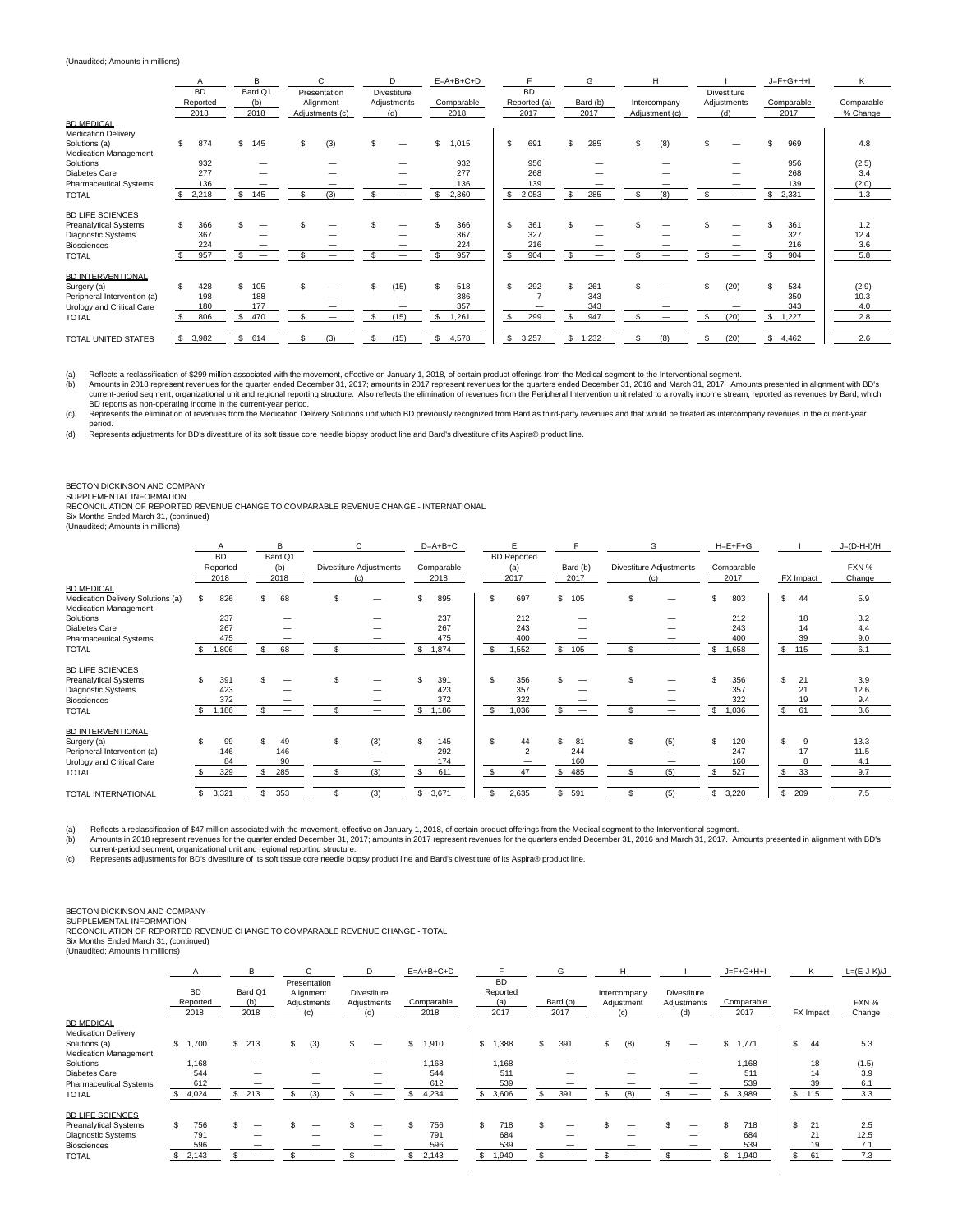| <b>BD INTERVENTIONAL</b><br>Surgery (a)<br>Peripheral Intervention (a)<br>Urology and Critical Care<br><b>TOTAL</b> | 528<br>344<br>264<br>.135 | 153<br>334<br>267<br>755 | $\overline{\phantom{a}}$ | (18)<br>$\qquad \qquad -$<br>(18) | 663<br>678<br>531<br>1.872 | 336<br>346 | 342<br>587<br>503<br>.432 | $\qquad \qquad \longleftarrow$<br>-<br>- | 25<br>$\overline{\phantom{0}}$<br>25' | 654<br>597<br>503<br>.753 | 17  | 0.<br>10.8<br>4.0<br>4.9 |
|---------------------------------------------------------------------------------------------------------------------|---------------------------|--------------------------|--------------------------|-----------------------------------|----------------------------|------------|---------------------------|------------------------------------------|---------------------------------------|---------------------------|-----|--------------------------|
| <b>TOTAL REVENUES</b>                                                                                               | 7,302                     | 968                      |                          | (18)                              | 8.249                      | 5.892      | .823                      |                                          | 251                                   | 7.682                     | 209 |                          |

(a) Reflects a reclassification of \$346 million associated with the movement, effective on January 1, 2018, of certain product offerings from the Medical segment to the Interventional segment.<br>(b) Amounts in 2018 represent current-period segment, organizational unit and regional reporting structure. Also reflects the elimination of revenues from the Peripheral Intervention unit related to a royalty income stream, reported as revenues by Bard

BD reports as non-operating income in the current-year period.<br>(c) Represents the elimination of revenues from the Medication Delivery Solutions unit which BD previously recognized from Bard as third-party revenues and tha

period. (d) Represents adjustments for BD's divestiture of its soft tissue core needle biopsy product line and Bard's divestiture of its Aspira® product line.

#### BECTON DICKINSON AND COMPANY SUPPLEMENTAL INFORMATION

RECONCILIATION OF REPORTED DILUTED EPS TO ADJUSTED DILUTED EPS

(Unaudited)

|                                                                                             |        |        |        | Three Months Ended March 31.       |                                          |             |                                            |
|---------------------------------------------------------------------------------------------|--------|--------|--------|------------------------------------|------------------------------------------|-------------|--------------------------------------------|
|                                                                                             | 2018   | 2017   | Growth | Foreign<br>Currency<br>Translation | Foreign<br>Currency<br>Neutral<br>Growth | Growth %    | Foreign<br>Currency<br>Neutral<br>Growth % |
| Reported Diluted (Loss) Earnings per Share                                                  | (0.19) | 1.58   | (1.77) | 0.16<br>S.                         | (1.93)<br>ж.                             | $(112.0)\%$ | $(122.2)\%$                                |
| Purchase accounting adjustments (\$790 million and \$129 million pre-tax, respectively) (1) | 2.96   | 0.59   |        |                                    |                                          |             |                                            |
| Restructuring costs (\$19 million and \$11 million pre-tax, respectively) (2)               | 0.07   | 0.05   |        | 0.01                               |                                          |             |                                            |
| Integration costs (\$79 million and \$63 million pre-tax, respectively) (2)                 | 0.29   | 0.29   |        |                                    |                                          |             |                                            |
| Transaction costs (\$7 million and \$8 million pre-tax, respectively) $(2)$                 | 0.03   | 0.04   |        |                                    |                                          |             |                                            |
| Hurricane recovery costs (\$5 million) (3)                                                  | 0.02   |        |        |                                    |                                          |             |                                            |
| Losses on debt extinguishment (\$13 million pre-tax) $(4)$                                  | 0.05   |        |        |                                    |                                          |             |                                            |
| Dilutive impact (5)                                                                         | (0.06) |        |        |                                    |                                          |             |                                            |
| Income tax benefit of special items (\$137 million and \$54 million, respectively)          | (0.51) | (0.25) |        |                                    |                                          |             |                                            |
| Adjusted Diluted Earnings per Share                                                         | 2.65   | 2.30   | 0.35   | 0.17<br>S.                         | 0.18                                     | 15.2 %      | 7.8 %                                      |

1) Includes adjustments related to the purchase accounting for acquisitions impacting identified intangible assets and valuation of fixed assets and debt. The amount in 2018 also included a fair value step-up adjustment of

(2) Represents integration, restructuring and transaction costs which are associated with the Bard and CareFusion acquisitions, as well as restructuring and transaction costs associated with other portfolio rationalization

(4) Represents losses recognized upon the extinguishment of certain long-term senior notes.<br>(5) Represents the dilutive impact of share equivalents associated with share-based plans that were excluded from the reported dil

## BECTON DICKINSON AND COMPANY SUPPLEMENTAL INFORMATION

RECONCILIATION OF REPORTED DILUTED EPS TO ADJUSTED DILUTED EPS (Unaudited)

|                                                                                                                 |                |                |                       | Six Months Ended March 31.                   |                                                          |                         |                                                           |
|-----------------------------------------------------------------------------------------------------------------|----------------|----------------|-----------------------|----------------------------------------------|----------------------------------------------------------|-------------------------|-----------------------------------------------------------|
| Reported Diluted (Loss) Earnings per Share                                                                      | 2018<br>(0.90) | 2017<br>\$4.15 | Growth<br>(5.05)<br>S | Foreign<br>Currency<br>Translation<br>\$0.22 | Foreign<br>Currency<br>Neutral<br>Growth<br>(5.27)<br>S. | Growth %<br>$(121.7)$ % | Foreign<br>Currency<br>Neutral<br>Growth %<br>$(127.0)$ % |
| Purchase accounting adjustments (\$925 million and \$255 million pre-tax, respectively) (1)                     | 3.72           | 1.17           |                       | 0.01                                         |                                                          |                         |                                                           |
| Restructuring costs (\$255 million and \$46 million pre-tax, respectively) (2)                                  | 1.02           | 0.21           |                       | 0.01                                         |                                                          |                         |                                                           |
| Integration costs (\$153 million and \$109 million pre-tax, respectively) (2)                                   | 0.61           | 0.50           |                       |                                              |                                                          |                         |                                                           |
| Transaction costs (\$51 million and \$14 million pre-tax, respectively) (2)                                     | 0.20           | 0.06           |                       |                                              |                                                          |                         |                                                           |
| Financing impacts (\$49 million pre-tax) (3)                                                                    | 0.20           |                |                       |                                              |                                                          |                         |                                                           |
| Hurricane recovery costs (\$12 million pre-tax) (4)                                                             | 0.05           |                |                       |                                              |                                                          |                         |                                                           |
| Losses on debt extinguishment (\$13 million and \$42 million pre-tax), respectively (5)                         | 0.05           | 0.19           |                       |                                              |                                                          |                         |                                                           |
| Litigation-related item $(\$$ (336) million pre-tax) $(6)$                                                      |                | (1.54)         |                       |                                              |                                                          |                         |                                                           |
| Dilutive Impact (7)                                                                                             | 0.20           |                |                       |                                              |                                                          |                         |                                                           |
| Income tax benefit of special items and impact of tax reform (\$2 million and \$27 million, respectively) $(8)$ | (0.01)         | (0.12)         |                       |                                              |                                                          |                         |                                                           |
| Adjusted Diluted Earnings per Share                                                                             | 5.15           | \$4.63         | 0.52                  | \$0.24                                       | 0.28<br>S                                                | 11.2 %                  | 6.0 %                                                     |

(1) Includes adjustments related to the purchase accounting for acquisitions impacting identified intangible assets and valuation of fixed assets and debt. The amount in 2018 also included a fair value step-up adjustment o million recorded relative to Bard's inventory on the acquisition date.

(2) Represents integration, restructuring and transaction costs which are associated with the Bard and CareFusion acquisitions, as well as restructuring and transaction costs associated with other portfolio rationalization

Represents financing impacts associated with the Bard acquisition.

(4) Represents costs incurred as a result of hurricane-related damage to production facilities in Puerto Rico.<br>(5) Represents losses recognized upon the extinguishment of certain long-term senior notes.

(5) Represents losses recognized upon the extinguishment of certain long-term senior notes.<br>(6) Represents the reversal of certain reserves related to an appellate court decision which, among other things, reversed an unfa

share-based plans that were excluded from the reported diluted shares outstanding calculation because the result would have been antidilutive. The adjusted diluted average shares outstanding (in thousands) was 246,179.<br>(8) offset by a tax benefit of \$285 million related to the remeasurement of deferred tax balances due to the lower corporate tax rate at which they are expected to reverse in the future.

BECTON DICKINSON AND COMPANY SUPPLEMENTAL INFORMATION FY 2018 OUTLOOK RECONCILIATION

**BD Including Bard**

| FY2017   |          | FY2018 Outlook |              |
|----------|----------|----------------|--------------|
| Revenues | % Change | FX Impact      | % Change FXN |
|          |          |                |              |